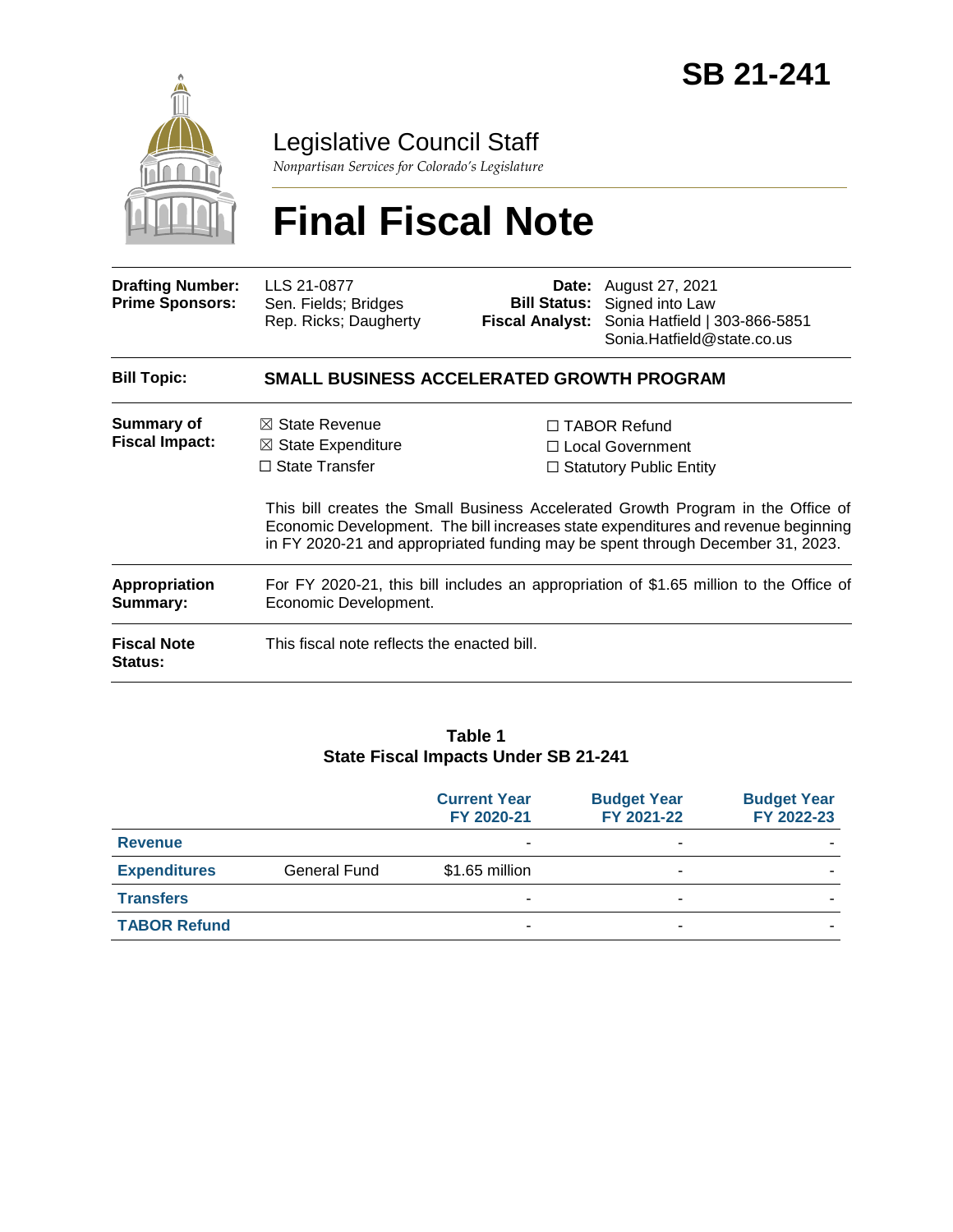### **Summary of Legislation**

The bill creates the Small Business Accelerated Growth Program in the Office of Economic Development and International Trade (OEDIT) to provide business development support to businesses with fewer than 19 employees.

**Small Business Accelerated Growth Program**. On or before September 1, 2021, OEDIT is required to develop a marketing initiative to promote the program in target areas, in coordination with local, state, and federal partners. OEDIT must publish on its website the eligibility criteria for businesses to participate by October 2021, select participants by December 2022, and disburse grants by December 2023. In order to provide business development support, the office may utilize existing infrastructure, including using trained and certified private contractors. The businesses selected have one year to use the support offered by the program. In addition, \$1.35 million in grants from the Colorado Startup Loan Fund must be awarded to participants who complete the program.

**Reporting.** Beginning in July 2020 until July 2024, OEDIT is required to submit annual reports to the Governor's Office and the General Assembly detailing the use of the funds and the businesses participating in the program.

#### **State Revenue**

This bill potentially increases state revenue from gifts, grants, or donations; however, no sources have been identified at this time. Gifts, grants, and donations are exempt from TABOR revenue limits.

#### **State Expenditures**

Beginning in the current FY 2020-21, state expenditures will increase in OEDIT by a total of \$1.65 million to administer and implement the Small Business Accelerated Growth Program. Any money not used remains available for expenditure until December 31, 2023. As outlined in the bill, OEDIT will use \$1.5 million to administer and implement the program, including for hiring FTE and consultants to support program participants in marketing, operations, finance, access to capital, and other business development activities. The remaining \$150,000 will be used for the marketing initiative.

In addition, the bill specifies the allocation of \$1.35 million in grants to program participants. Funding for the Colorado Startup Loan Fund is appropriated through HB 21-1288.

#### **Effective Date**

The bill was signed into law by the Governor and took effect on June 14, 2021.